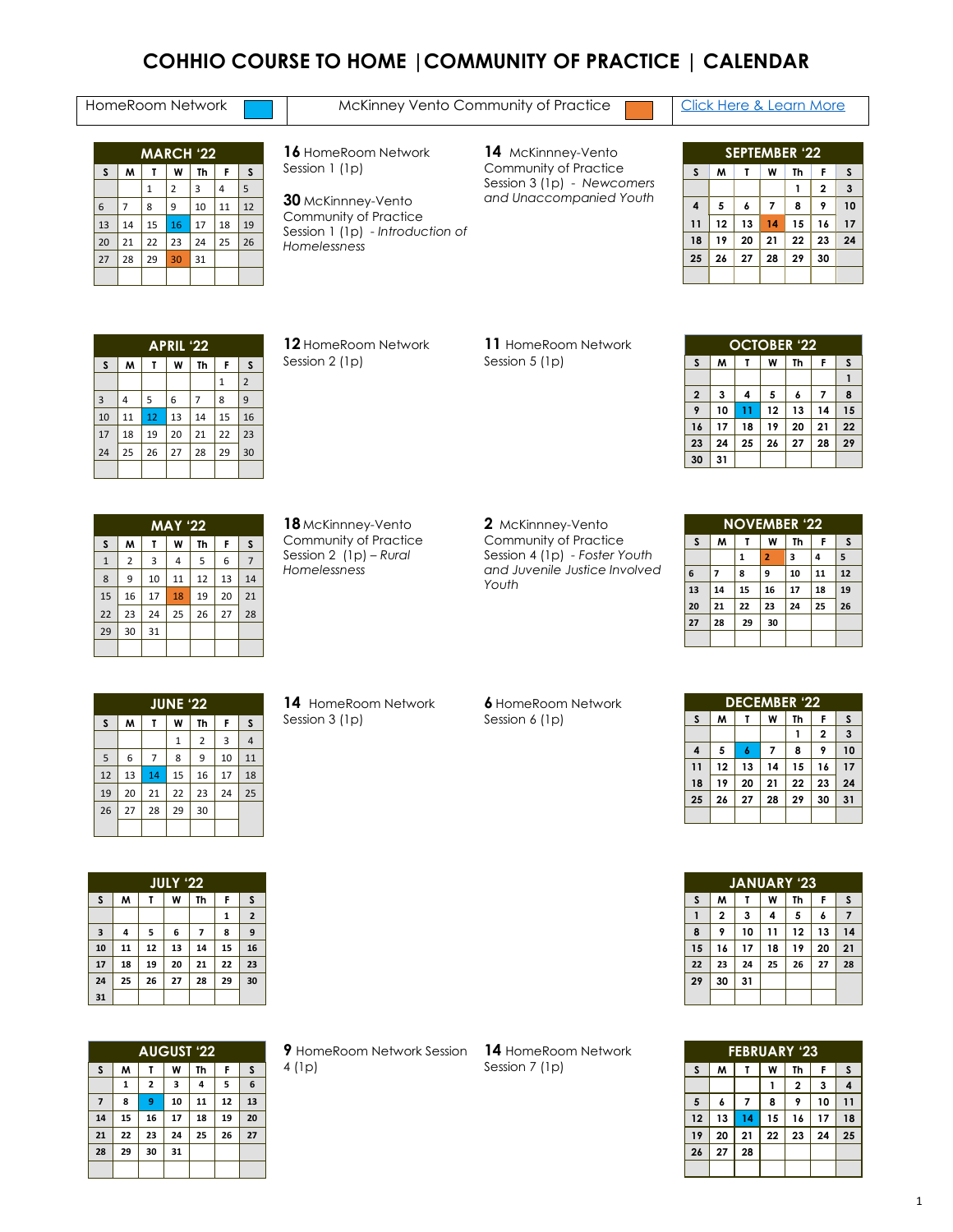### **COHHIO COURSE TO HOME |COMMUNITY OF PRACTICE | CALENDAR**

### HomeRoom Network **Manual Click Here & Learn More** McKinney Vento Community of Practice **Community** Click Here & Learn More

| <b>MARCH '23</b> |                             |    |    |    |    |    |  |  |  |  |
|------------------|-----------------------------|----|----|----|----|----|--|--|--|--|
| S                | M<br>W<br>F<br>S<br>Th<br>τ |    |    |    |    |    |  |  |  |  |
|                  |                             |    | 1  | 2  | 3  | 4  |  |  |  |  |
| 5                | 6                           | 7  | 8  | 9  | 10 | 11 |  |  |  |  |
| 12               | 13                          | 14 | 15 | 16 | 17 | 18 |  |  |  |  |
| 19               | 20                          | 21 | 22 | 23 | 24 | 25 |  |  |  |  |
| 26               | 27                          | 28 | 29 | 30 | 31 |    |  |  |  |  |
|                  |                             |    |    |    |    |    |  |  |  |  |

 McKinnney-Vento Community of Practice Session 5 (1p) - *Caregiving Students and Homelessness*

|                         | <b>SEPTEMBER '23</b> |    |    |    |    |                |  |  |
|-------------------------|----------------------|----|----|----|----|----------------|--|--|
| S                       | м                    | Т  | W  | Th | F  | S              |  |  |
|                         |                      |    |    |    | 1  | $\overline{2}$ |  |  |
| $\overline{\mathbf{3}}$ | 4                    | 5  | 6  | 7  | 8  | 9              |  |  |
| 10                      | 11                   | 12 | 13 | 14 | 15 | 16             |  |  |
| 17                      | 18                   | 19 | 20 | 21 | 22 | 23             |  |  |
| 24                      | 25                   | 26 | 27 | 28 | 29 | 30             |  |  |
|                         |                      |    |    |    |    |                |  |  |

|                         | <b>APRIL '23</b> |    |    |           |                |    |  |  |  |
|-------------------------|------------------|----|----|-----------|----------------|----|--|--|--|
| S                       | W                | τ  | W  | <b>Th</b> | F              | S  |  |  |  |
|                         |                  |    |    |           |                | 1  |  |  |  |
| $\overline{\mathbf{c}}$ | 3                | 4  | 5  | 6         | $\overline{z}$ | 8  |  |  |  |
| 9                       | 10               | 11 | 12 | 13        | 14             | 15 |  |  |  |
| 16                      | 17               | 18 | 19 | 20        | 21             | 22 |  |  |  |
| 23                      | 24               | 25 | 26 | 27        | 28             | 29 |  |  |  |
| 30                      |                  |    |    |           |                |    |  |  |  |

 HomeRoom Network Session 8 (1p)

#### HomeRoom Network Session 11 (1p)

| <b>OCTOBER '23</b> |    |    |    |    |    |    |  |  |
|--------------------|----|----|----|----|----|----|--|--|
| S                  | M  | Т  | W  | Th | F  | S  |  |  |
| $\mathbf{1}$       | 2  | 3  | 4  | 5  | 6  | 7  |  |  |
| 8                  | 9  | 10 | 11 | 12 | 13 | 14 |  |  |
| 15                 | 16 | 17 | 18 | 19 | 20 | 21 |  |  |
| 22                 | 23 | 24 | 25 | 26 | 27 | 28 |  |  |
| 29                 | 30 | 31 |    |    |    |    |  |  |
|                    |    |    |    |    |    |    |  |  |

|                | <b>MAY '23</b> |                         |    |    |    |    |  |  |  |
|----------------|----------------|-------------------------|----|----|----|----|--|--|--|
| $\mathsf{s}$   | M              | T                       | W  | Th | F  | S  |  |  |  |
|                | 1              | $\overline{\mathbf{z}}$ | 3  | 4  | 5  | 6  |  |  |  |
| $\overline{z}$ | 8              | 9                       | 10 | 11 | 12 | 13 |  |  |  |
| 14             | 15             | 16                      | 17 | 18 | 19 | 20 |  |  |  |
| 21             | 22             | 23                      | 24 | 25 | 26 | 27 |  |  |  |
| 28             | 29             | 30                      | 31 |    |    |    |  |  |  |
|                |                |                         |    |    |    |    |  |  |  |

 McKinnney-Vento Community of Practice Session 6 (1p) - *Disabilities* 

*and Homelessness*

#### McKinnney-Vento Community of Practice Session 8 (1p) - *Well-being of Youth Experiencing Homelessness*

| <b>NOVEMBER '23</b> |                             |    |    |    |    |    |  |  |
|---------------------|-----------------------------|----|----|----|----|----|--|--|
| S                   | M<br>W<br>F<br>Th<br>S<br>т |    |    |    |    |    |  |  |
|                     |                             |    | 1  | 2  | 3  | 4  |  |  |
| 5                   | 6                           | 7  | 8  | 9  | 10 | 11 |  |  |
| 12                  | 13                          | 14 | 15 | 16 | 17 | 18 |  |  |
| 19                  | 20                          | 21 | 22 | 23 | 24 | 25 |  |  |
| 26                  | 27                          | 28 | 29 | 30 |    |    |  |  |
|                     |                             |    |    |    |    |    |  |  |

|                | <b>JUNE '23</b> |    |                |    |                         |                         |  |  |
|----------------|-----------------|----|----------------|----|-------------------------|-------------------------|--|--|
| S              | M               | т  | W              | Th | F                       | S                       |  |  |
|                |                 |    |                | 1  | $\overline{\mathbf{2}}$ | $\overline{\mathbf{3}}$ |  |  |
| $\overline{4}$ | 5               | 6  | $\overline{7}$ | 8  | 9                       | 10                      |  |  |
| 11             | 12              | 13 | 14             | 15 | 16                      | 17                      |  |  |
| 18             | 19              | 20 | 21             | 22 | 23                      | 24                      |  |  |
| 25             | 26              | 27 | 28             | 29 | 30                      |                         |  |  |
|                |                 |    |                |    |                         |                         |  |  |

HomeRoom Network Session 9 (1p)

#### HomeRoom Network Session 12 (1p)

|    | <b>DECEMBER '23</b> |    |    |    |    |              |  |  |  |
|----|---------------------|----|----|----|----|--------------|--|--|--|
| S  | M                   | т  | W  | Th | F  | S            |  |  |  |
|    |                     |    |    |    | 1  | $\mathbf{2}$ |  |  |  |
| 3  | 4                   | 5  | 6  | 7  | 8  | 9            |  |  |  |
| 10 | 11                  | 12 | 13 | 14 | 15 | 16           |  |  |  |
| 17 | 18                  | 19 | 20 | 21 | 22 | 23           |  |  |  |
| 24 | 25                  | 26 | 27 | 28 | 29 | 30           |  |  |  |
| 31 |                     |    |    |    |    |              |  |  |  |

|    | <b>JANUARY '24</b> |    |    |    |    |    |  |  |  |
|----|--------------------|----|----|----|----|----|--|--|--|
| S  | M                  |    | W  | Th | F  | S  |  |  |  |
|    | 1                  | 2  | 3  | 4  | 5  | 6  |  |  |  |
| 7  | 8                  | 9  | 10 | 11 | 12 | 13 |  |  |  |
| 14 | 15                 | 16 | 17 | 18 | 19 | 20 |  |  |  |
| 21 | 22                 | 23 | 24 | 25 | 26 | 27 |  |  |  |
| 28 | 29                 | 30 | 31 |    |    |    |  |  |  |
|    |                    |    |    |    |    |    |  |  |  |

| <b>FEBRUARY '24</b>        |                             |    |    |    |    |    |  |  |  |
|----------------------------|-----------------------------|----|----|----|----|----|--|--|--|
| S                          | м<br>Th<br>W<br>F<br>S<br>т |    |    |    |    |    |  |  |  |
|                            |                             |    |    | 1  | 2  | 3  |  |  |  |
| 4                          | 5                           | 6  | 7  | 8  | 9  | 10 |  |  |  |
| 11                         | 12                          | 13 | 14 | 15 | 16 | 17 |  |  |  |
| 18                         | 19                          | 20 | 21 | 22 | 23 | 24 |  |  |  |
| 28<br>29<br>25<br>26<br>27 |                             |    |    |    |    |    |  |  |  |
|                            |                             |    |    |    |    |    |  |  |  |

|                         |    |    |                 | -- | --             | --          |
|-------------------------|----|----|-----------------|----|----------------|-------------|
| 18                      | 19 | 20 | 21              | 22 | 23             | 24          |
| 25                      | 26 | 27 | 28              | 29 | 30             |             |
|                         |    |    |                 |    |                |             |
|                         |    |    |                 |    |                |             |
|                         |    |    |                 |    |                |             |
|                         |    |    | <b>JULY '23</b> |    |                |             |
| S                       | W  | T  | W               | Th | F              | S           |
|                         |    |    |                 |    |                | $\mathbf 1$ |
| $\overline{\mathbf{2}}$ | 3  | 4  | 5               | 6  | $\overline{7}$ | 8           |
| 9                       | 10 | 11 | 12              | 13 | 14             | 15          |

 **17 18 19 20 21 22 24 25 26 27 28 29**

**31**

| <b>AUGUST '23</b> |                |    |    |    |    |    |  |  |
|-------------------|----------------|----|----|----|----|----|--|--|
| S                 | M              | т  | W  | Th | F  | S  |  |  |
|                   |                | 1  | 2  | 3  | 4  | 5  |  |  |
| 6                 | $\overline{7}$ | 8  | 9  | 10 | 11 | 12 |  |  |
| 13                | 14             | 15 | 16 | 17 | 18 | 19 |  |  |
| 20                | 21             | 22 | 23 | 24 | 25 | 26 |  |  |
| 27                | 28             | 29 | 30 | 31 |    |    |  |  |
|                   |                |    |    |    |    |    |  |  |

 McKinnney-Vento Community of Practice Session 7 (1p) - *BIPOC & LGBTQ+ Youth Homelessness*

 HomeRoom Network Session 10 (1p)

McKinnney-Vento Community of Practice Session (1p)

HomeRoom Network Session 13 (1p)